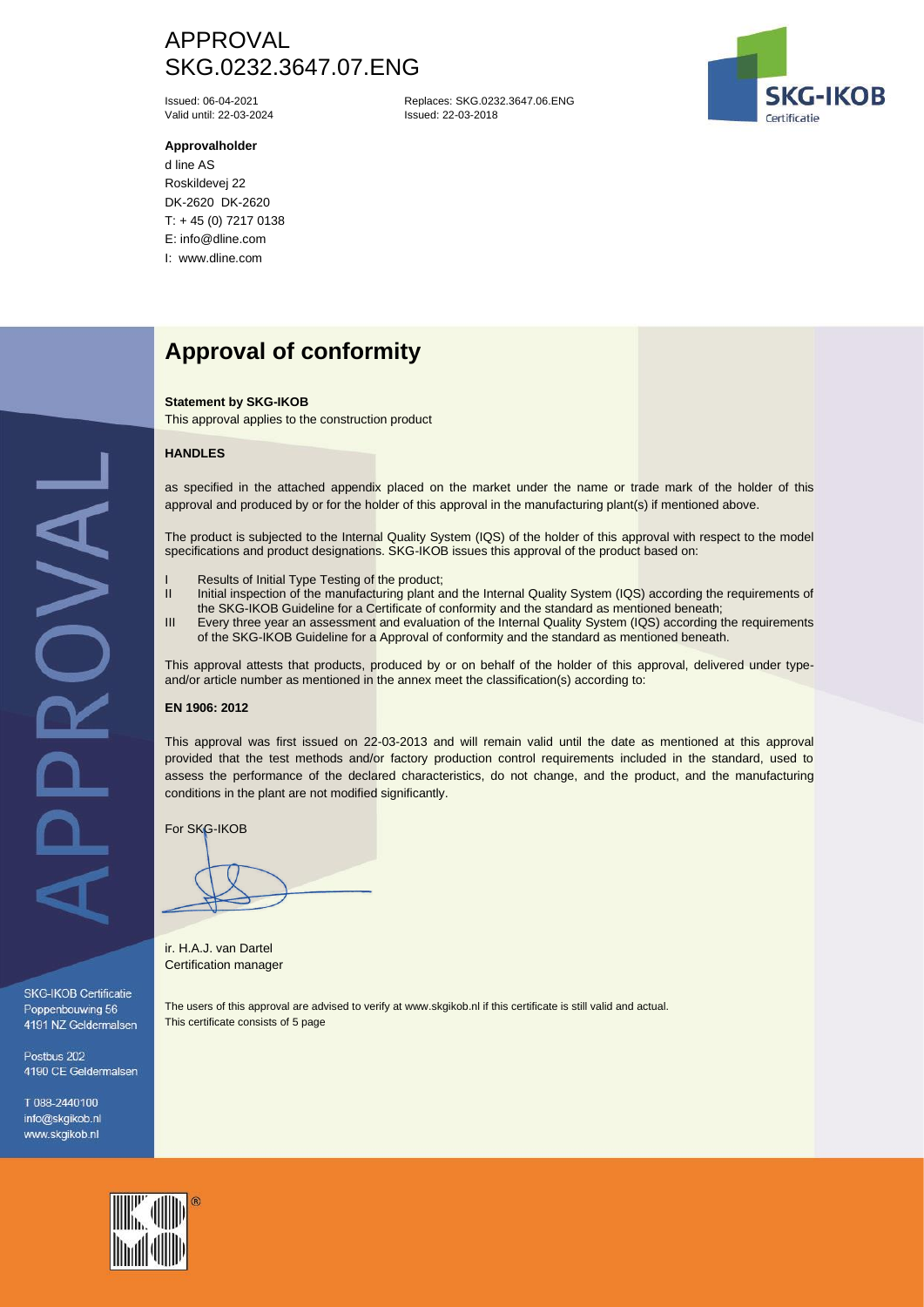## **Annex 1**

## **LEVER HANDLES**

| <b>Article</b>                                                                                                                                                  | <b>Specification</b>                                                               | <b>Classification according to</b><br><b>EN 1906</b>      | <b>SKG-IKOB -</b><br>ITT<br>(report no.) |
|-----------------------------------------------------------------------------------------------------------------------------------------------------------------|------------------------------------------------------------------------------------|-----------------------------------------------------------|------------------------------------------|
| d line:<br>$Ø14$ model: L, U<br>Ø16 model: L, U, U2, M, UF, LF, C, C2<br>Ø19 model: L, U, U2, M, UF, LF, C, C2,<br>B, FF, FFG, O, FFU<br>Ø22 model: L, U, Coupe | Stainless steel lever handles<br>on aluminium roses, solid<br>roses or back plates | <b>B1</b><br>U<br>4<br>4<br>0<br>$\overline{\phantom{0}}$ | 11-401<br>20.01404                       |
| <b>Article</b>                                                                                                                                                  | <b>Specification</b>                                                               | <b>Classification according to</b><br><b>EN 1906</b>      | <b>SKG-IKOB-</b><br>ITT<br>(report no.)  |

| d line - IKON model designs:<br>AJ, JN, PLH, HL, AB, Onen, SHL, KOF,<br>Triangel, Cubo Fish SS | Brass or stainless steel lever<br>handles on stainless steel<br>roses or back plates or<br>aluminium roses with<br>stainless steel cover base<br>construction, with ball<br>bearing | 4 |  | <b>B1</b> |  | U | 11-401<br>20.01404 |
|------------------------------------------------------------------------------------------------|-------------------------------------------------------------------------------------------------------------------------------------------------------------------------------------|---|--|-----------|--|---|--------------------|
|                                                                                                |                                                                                                                                                                                     |   |  |           |  |   |                    |

| <b>Article</b>                         | <b>Specification</b>                                                                                                                                                    | <b>Classification according to</b><br><b>EN 1906</b> | <b>SKG-IKOB-</b><br>ITT<br>(report no.) |
|----------------------------------------|-------------------------------------------------------------------------------------------------------------------------------------------------------------------------|------------------------------------------------------|-----------------------------------------|
| d line - IKON model design:<br>Cubo SS | Stainless steel lever handles<br>on stainless steel roses or<br>back plates or aluminium<br>roses with stainless steel<br>cover base construction,<br>with ball bearing | <b>B1</b><br>U<br>$\mathbf 0$<br>$\Omega$<br>C<br>4  | 10-426<br>20.01404                      |

| <b>Article</b>                                  | <b>Specification</b>                                                                                                                                                              | <b>Classification according to</b><br><b>EN 1906</b> | <b>SKG-IKOB-</b><br>ITT<br>(report no.) |
|-------------------------------------------------|-----------------------------------------------------------------------------------------------------------------------------------------------------------------------------------|------------------------------------------------------|-----------------------------------------|
| d line - IKON model design:<br>Aarstiderne Wood | Timber/stainless steel lever<br>handles on stainless steel<br>roses or back plates or<br>aluminium roses with<br>stainless steel cover base<br>construction, with ball<br>bearing | <b>B1</b><br>U<br>$\Omega$<br>$\Omega$<br>4<br>4     | 11-401<br>20.01404                      |

| <b>Article</b>                                                                                                        | <b>Specification</b>                                                                                             | <b>Classification according to</b><br><b>EN 1906</b> | <b>SKG-IKOB -</b><br>ITT<br>(report no.) |
|-----------------------------------------------------------------------------------------------------------------------|------------------------------------------------------------------------------------------------------------------|------------------------------------------------------|------------------------------------------|
| Base - 28.xxxx.02.xxx :<br>L shape $16/19$ mm<br>U shape $16/19$ mm<br>C shape 19 mm<br>FF shape 19 mm<br>Coupe shape | Stainless steel lever<br>handles on stainless steel<br>roses, or on zamac roses<br>with stainless steel<br>cover | <b>B1</b><br>4<br>U<br>$\Omega$<br>$\Omega$<br>٠     | 10-426<br>11-401<br>20.01404             |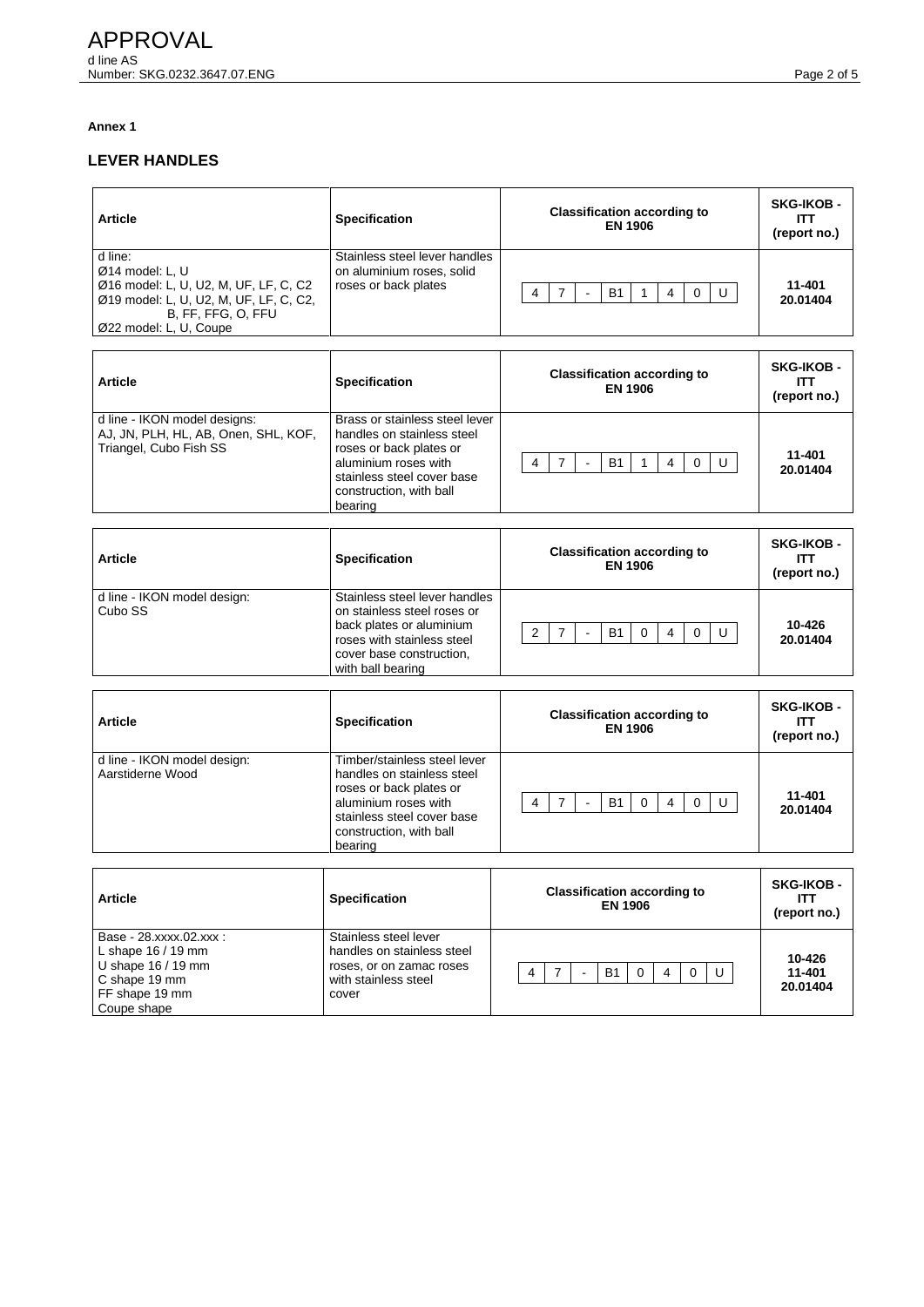## **Annex 2 FLUSH PULL HANDLES**

| <b>Article</b>                                                                                                                                                                                             | <b>Specification</b>                                                                                                            | <b>Classification according to</b><br><b>EN 1906</b>      | <b>SKG-IKOB -</b><br>assessment |
|------------------------------------------------------------------------------------------------------------------------------------------------------------------------------------------------------------|---------------------------------------------------------------------------------------------------------------------------------|-----------------------------------------------------------|---------------------------------|
| d line:<br>14390002051<br>14390002077<br>14390002115<br>14395002105<br>14395002164<br>14397002111<br>16390001057<br>16390001073<br>16390001111<br>16391001001<br>16395001101<br>16395001161<br>16397001117 | Stainless steel flush pulls;<br>Round: $\varnothing$ 50 - 115 mm<br>Oval: $50 - 58 \times 102 - 175$ mm<br>Square: 175 x 175 mm | B<br>$\overline{\phantom{0}}$<br>$\overline{\phantom{0}}$ | 17.00417                        |

| <b>Article</b>         | <b>Specification</b>                                           |                          |  | <b>Classification according to</b><br><b>EN 1906</b> |  |           | <b>SKG-IKOB -</b><br>assessment |
|------------------------|----------------------------------------------------------------|--------------------------|--|------------------------------------------------------|--|-----------|---------------------------------|
| d line:<br>14391002001 | Stainless steel flush pull ring;<br>Round: $\varnothing$ 80 mm | $\overline{\phantom{0}}$ |  | B                                                    |  | <b>11</b> | 17.00417                        |

| <b>Article</b>                                                                     | <b>Specification</b>                                                                          | <b>Classification according to</b><br><b>EN 1906</b> | <b>SKG-IKOB -</b><br>assessment |
|------------------------------------------------------------------------------------|-----------------------------------------------------------------------------------------------|------------------------------------------------------|---------------------------------|
| d line:<br>14397402095<br>14397402096<br>14397402098<br>14397402099<br>16397401098 | Stainless steel with aluminium<br>flush pull toilet indicators;<br>Round: $\varnothing$ 50 mm | A                                                    | 17.00417                        |

| <b>Article</b>                                     | <b>Specification</b>                                                                   | <b>Classification according to</b><br><b>EN 1906</b> | <b>SKG-IKOB -</b><br>assessment |
|----------------------------------------------------|----------------------------------------------------------------------------------------|------------------------------------------------------|---------------------------------|
| Base:<br>28390002051<br>28390002077<br>28395002105 | Stainless steel flush pulls;<br>Round: $\varnothing$ 50 - 75 mm<br>Oval: $50 - 100$ mm | B<br>-                                               | 17.00417                        |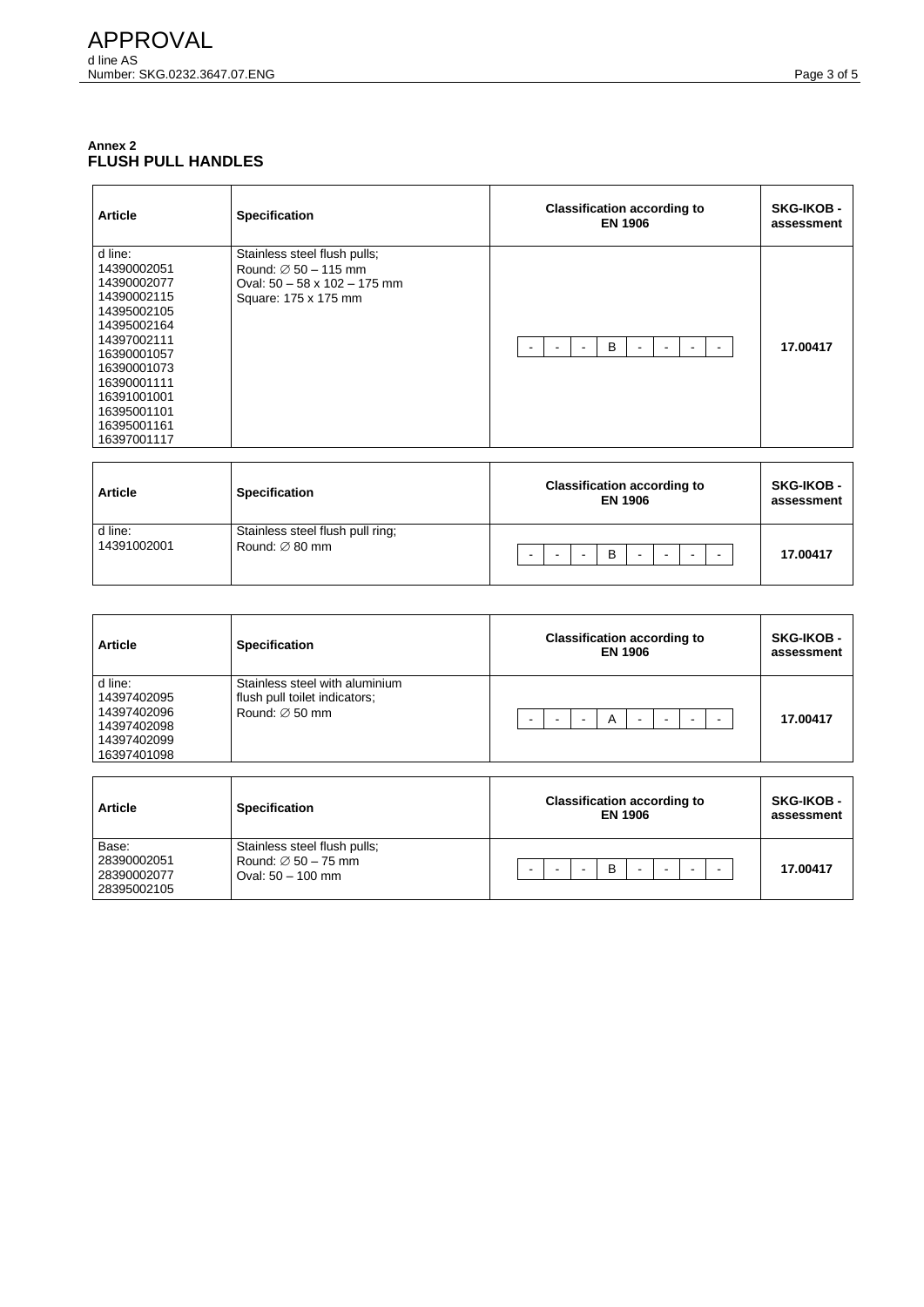## **Annex 3**

## **PULL HANDLES**

| <b>Article</b>                                                                                                                                                                                                                                                                                                                                                                                                                                                                    | <b>Specification</b>                                                                           | <b>Classification according to</b><br><b>EN 1906</b>                                    | <b>SKG-IKOB -</b><br>assessment |
|-----------------------------------------------------------------------------------------------------------------------------------------------------------------------------------------------------------------------------------------------------------------------------------------------------------------------------------------------------------------------------------------------------------------------------------------------------------------------------------|------------------------------------------------------------------------------------------------|-----------------------------------------------------------------------------------------|---------------------------------|
| d line:<br>12.4222.xx.xxx<br>12.4226.xx.xxx<br>14.4022.xx.xxx<br>14.4024.xx.xxx<br>14.4222.xx.xxx<br>14.4224.xx.xxx<br>14.4228.xx.xxx<br>14.4312.xx.xxx<br>14.4314.xx.xxx<br>14.4422.xx.xxx<br>14.4424.xx.xxx<br>14.4428.xx.xxx<br>14.4622.xx.xxx<br>14.4624.xx.xxx<br>14.4628.xx.xxx<br>14.9740.xx.xxx<br>16.3812.xx.xxx<br>16.3822.xx.xxx<br>16.3842.xx.xxx<br>16.4222.xx.xxx<br>16.4224.xx.xxx<br>$xx =$ finishing type:<br>satin or polished<br>$xxx = pull$ handle<br>length | Stainless steel pulls handles;<br>Round: $\varnothing$ 10 - 32 mm<br>Different shapes / length | B<br>$\sim$<br>$\sim$<br>$\blacksquare$<br>$\sim$<br>$\sim$<br>$\blacksquare$<br>$\sim$ | 17.01353                        |

| <b>Article</b>                                                                                                                                                                                                                                                                                                                                                                                                                                                                                      | Specification                                                                                                                     | <b>Classification according to</b><br><b>EN 1906</b>                                                                     | <b>SKG-IKOB -</b><br>assessment |
|-----------------------------------------------------------------------------------------------------------------------------------------------------------------------------------------------------------------------------------------------------------------------------------------------------------------------------------------------------------------------------------------------------------------------------------------------------------------------------------------------------|-----------------------------------------------------------------------------------------------------------------------------------|--------------------------------------------------------------------------------------------------------------------------|---------------------------------|
| d line:<br>15.3812.xx.xxx<br>15.4012.xx.xxx<br>15.4014.xx.xxx<br>15.4032.xx.xxx<br>15.4034.xx.xxx<br>15.4052.xx.xxx<br>15.4054.xx.xxx<br>15.4212.xx.xxx<br>15.4214.xx.xxx<br>15.4232.xx.xxx<br>15.4234.xx.xxx<br>15.4252.xx.xxx<br>15.4254.xx.xxx<br>15.4412.xx.xxx<br>15.4414.xx.xxx<br>15.4434.xx.xxx<br>15.4612.xx.xxx<br>15.4614.xx.xxx<br>15.4632.xx.xxx<br>15.4634.xx.xxx<br>15.4652.xx.xxx<br>15.4654.xx.xxx<br>$xx =$ finishing type:<br>satin or polished<br>$xxx = pull$ handle<br>length | Brass pulls handles;<br>Round: $\varnothing$ 10 - 38 mm<br>Different shapes / length<br>15.9740.xx.xxx: support f/Ø38 pull handle | $\mathsf{A}$<br>$\blacksquare$<br>$\blacksquare$<br>$\blacksquare$<br>$\blacksquare$<br>$\blacksquare$<br>$\blacksquare$ | 17.01353                        |